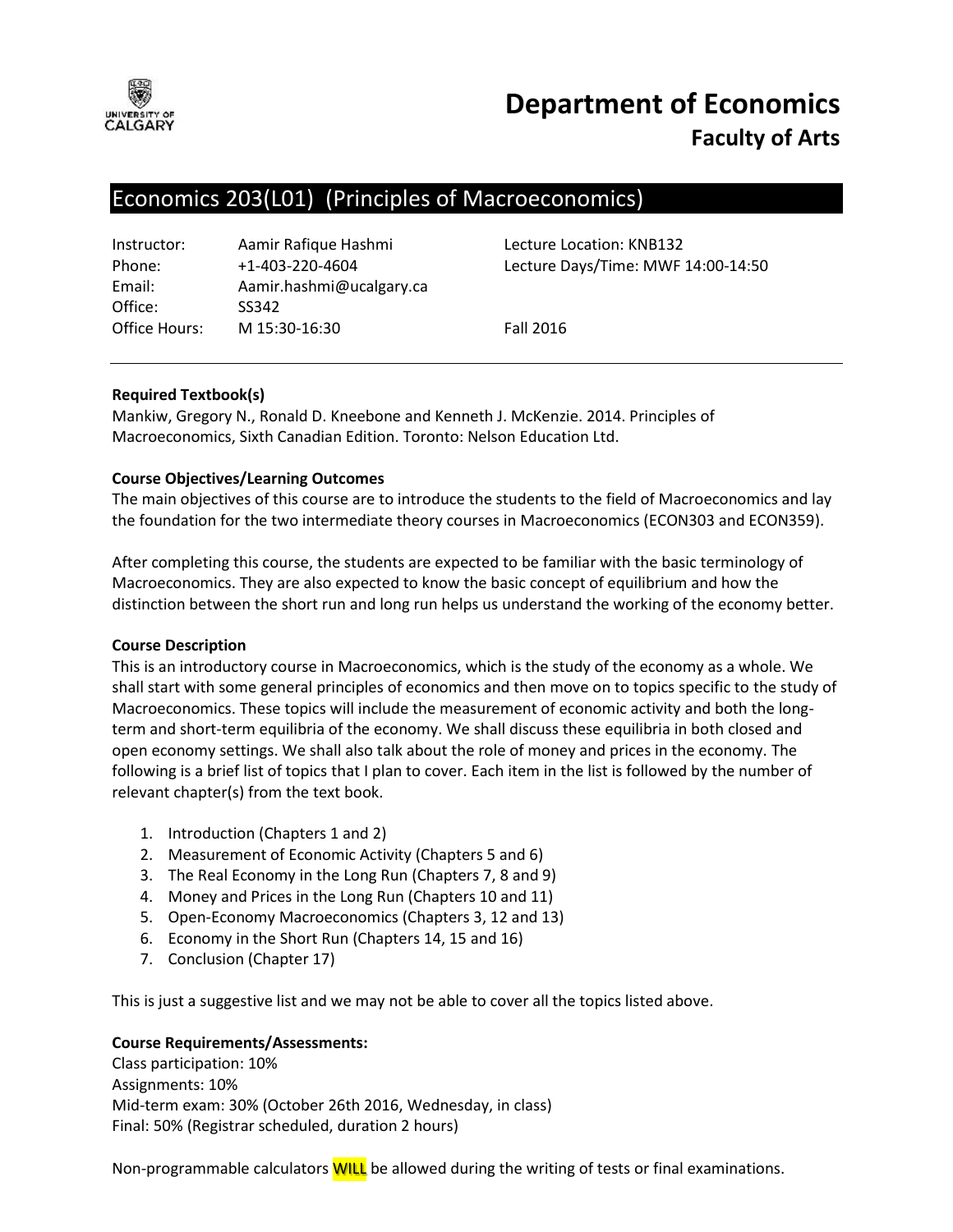Tests and exams **WILL** involve multiple choice questions.

**Desire2Learn:** This course will make use of the Desire2Learn (D2L) platform. Students who are registered in the course can log on at [http://d2l.ucalgary.ca](http://d2l.ucalgary.ca/) through their student centre. Please note that D2L features a class e-mail list that may be used to distribute course-related information. These e-mails go to your University of Calgary e-mail addresses only.

#### **Grade Determination and Final Examination Details**

Department of Economics Criteria for Letter Grades. Economics professors use the following criteria when assigning letter grades:

| Grade        | Grade | Description                                                                                            | Grade | Grade    | Description                                                                                                                                                 |
|--------------|-------|--------------------------------------------------------------------------------------------------------|-------|----------|-------------------------------------------------------------------------------------------------------------------------------------------------------------|
|              | Point |                                                                                                        |       | Point    |                                                                                                                                                             |
|              | Value |                                                                                                        |       | Value    |                                                                                                                                                             |
| A+           | 4.00  | Outstanding                                                                                            | C+    | 2.30     |                                                                                                                                                             |
| A            | 4.00  | Excellent-superior performance,<br>showing-comprehensive<br>understanding of subject matter            | C     | 2.00     | Satisfactory - basic understanding of<br>the subject matter                                                                                                 |
| A-           | 3.70  |                                                                                                        | $C -$ | 1.70     | Receipt of a grade point average of<br>1.70 may not be sufficient for<br>promotion or graduation. (See<br>individual undergraduate faculty<br>regulations.) |
| $B+$         | 3.30  |                                                                                                        | D+    | 1.00     |                                                                                                                                                             |
| <sub>B</sub> | 3.00  | Good - clearly above average<br>performance with knowledge of<br>subject matter generally<br>complete. | D     | 1.00     | Minimal pass - marginal<br>performance; generally insufficient<br>preparation for subsequent courses<br>in the same subject.                                |
| $B -$        | 2.70  |                                                                                                        | F     | $\Omega$ | Fail - unsatisfactory performance or<br>failure to meet course requirements                                                                                 |
|              |       |                                                                                                        |       | 0        | Incomplete - unsatisfactory (effective<br>January 2007)                                                                                                     |

#### **Grading Scale**

| A+   | $95 - 100$ | B  | $73 - 76$ | $C-$ | $60 - 62$ |
|------|------------|----|-----------|------|-----------|
| А    | $85 - 94$  | B- | $70 - 72$ | D+   | $56 - 59$ |
| А-   | $80 - 84$  | C+ | $67 - 69$ |      | $50 - 55$ |
| $B+$ | $77 - 79$  |    | $63 - 66$ |      | $0 - 49$  |

A passing grade on any particular component of the course is not required for a student to pass the course as a whole.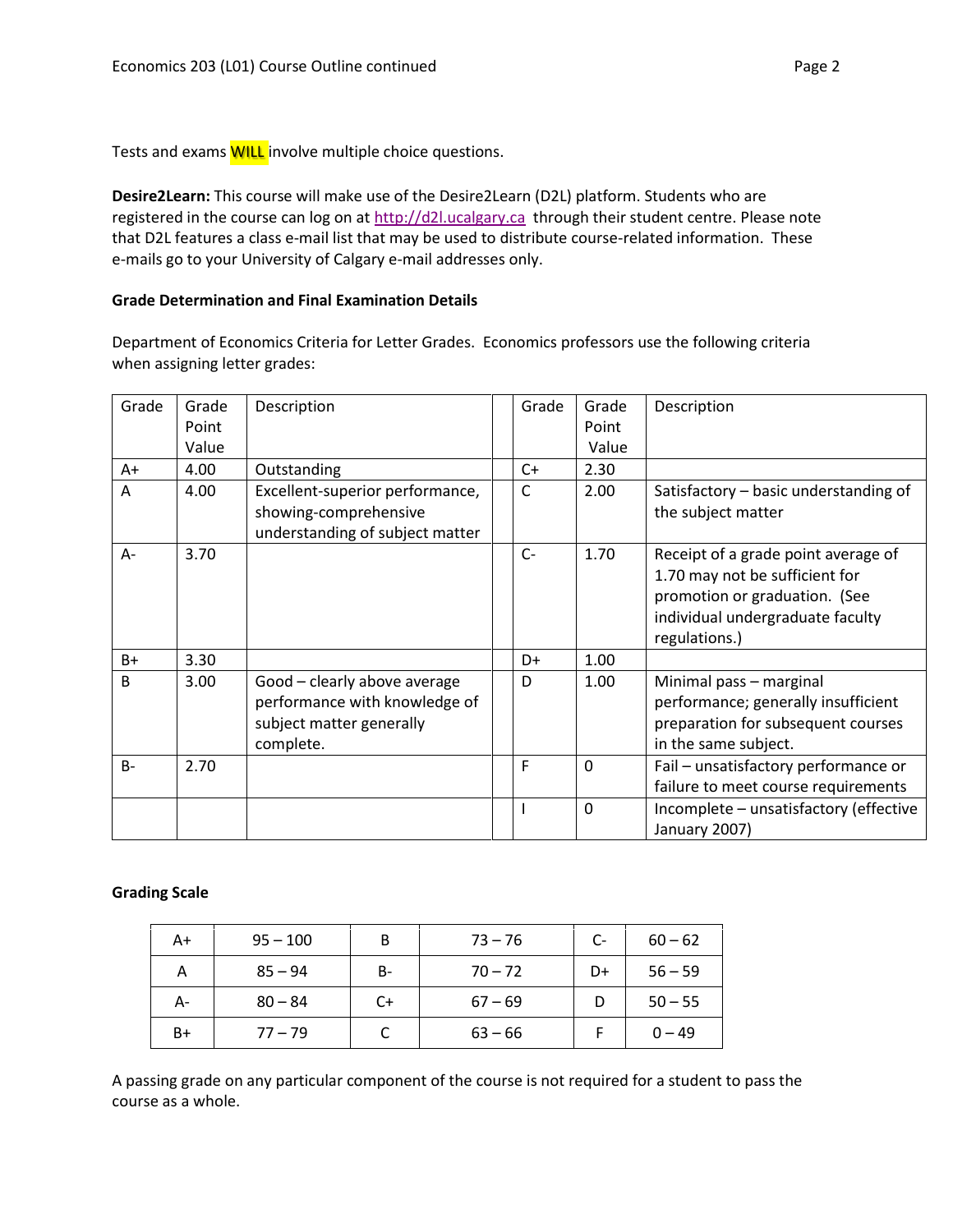#### **Reappraisal of Grades**

#### **For reappraisal of graded term work, see Calendar I.2 <http://www.ucalgary.ca/pubs/calendar/current/i-2.html>**

## **For reappraisal of final grade, see Calendar I.3**

**<http://www.ucalgary.ca/pubs/calendar/current/i-3.html>**

A student who feels that a piece of graded term work (e.g., term paper, essay, test) has been unfairly graded, may have the work re-graded as follows. The student shall discuss the work with the instructor within 15 days of being notified about the mark or of the item's return to the class; no reappraisal of term work is permitted after the 15 days. If not satisfied, the student shall immediately take the matter to the Head of the department offering the course, who will arrange for a reassessment of the work within the next 15 days. The reappraisal of term work may cause the grade to be raised, lowered, or to remain the same. If the student is not satisfied with the decision and wishes to appeal, the student shall address a letter of appeal to the Dean of the faculty offering the course within 15 days of the unfavourable decision. In the letter, the student must clearly and fully state the decision being appealed, the grounds for appeal, and the remedies being sought, along with any special circumstances that warrant an appeal of the reappraisal. The student should include as much written documentation as possible.

#### **Plagiarism and Other Academic Misconduct**

Intellectual honesty is the cornerstone of the development and acquisition of knowledge and requires that the contribution of others be acknowledged. Consequently, plagiarism or cheating on any assignment is regarded as an extremely serious academic offense. Plagiarism involves submitting or presenting work in a course as if it were the student's own work done expressly for that particular course when, in fact, it is not. Students should examine sections of the University Calendar that present a Statement of Intellectual Honesty and definitions and penalties associated with Plagiarism/Cheating/Other Academic Misconduct,

<http://www.ucalgary.ca/pubs/calendar/current/k-2.html>

#### **Academic Accommodation**

Students seeking an accommodation based on disability or medical concerns should contact Student Accessibility Services; SAS will process the request and issue letters of accommodation to instructors. For additional information on support services and accommodations for students with disabilities Visit [www.ucalgary.ca/access/.](http://www.ucalgary.ca/access/)

Students who require an accommodation in relation to their coursework based on a protected ground other than disability should communicate this need in writing to their Instructor. The full policy on Student Accommodations is available at [http://www.ucalgary.ca/policies/files/policies/student](http://www.ucalgary.ca/policies/files/policies/student-accommodation-policy.pdf)[accommodation-policy.pdf](http://www.ucalgary.ca/policies/files/policies/student-accommodation-policy.pdf)

#### **Absence from a Quiz/Test/Exam**

THERE WILL BE NO MAKEUP OR DEFERRED QUIZZES/TESTS/EXAMS under any circumstances, nor may the quizzes/tests/exams be written early. Students unable to write the quizzes/tests/exams because of documented illness, family emergency, religious observance, or university-sanctioned event will have the weight shifted to the final examination; otherwise a grade of zero will be assigned. If a student cannot write their final exam on the date assigned by the Registrar's Office, they need to apply for a